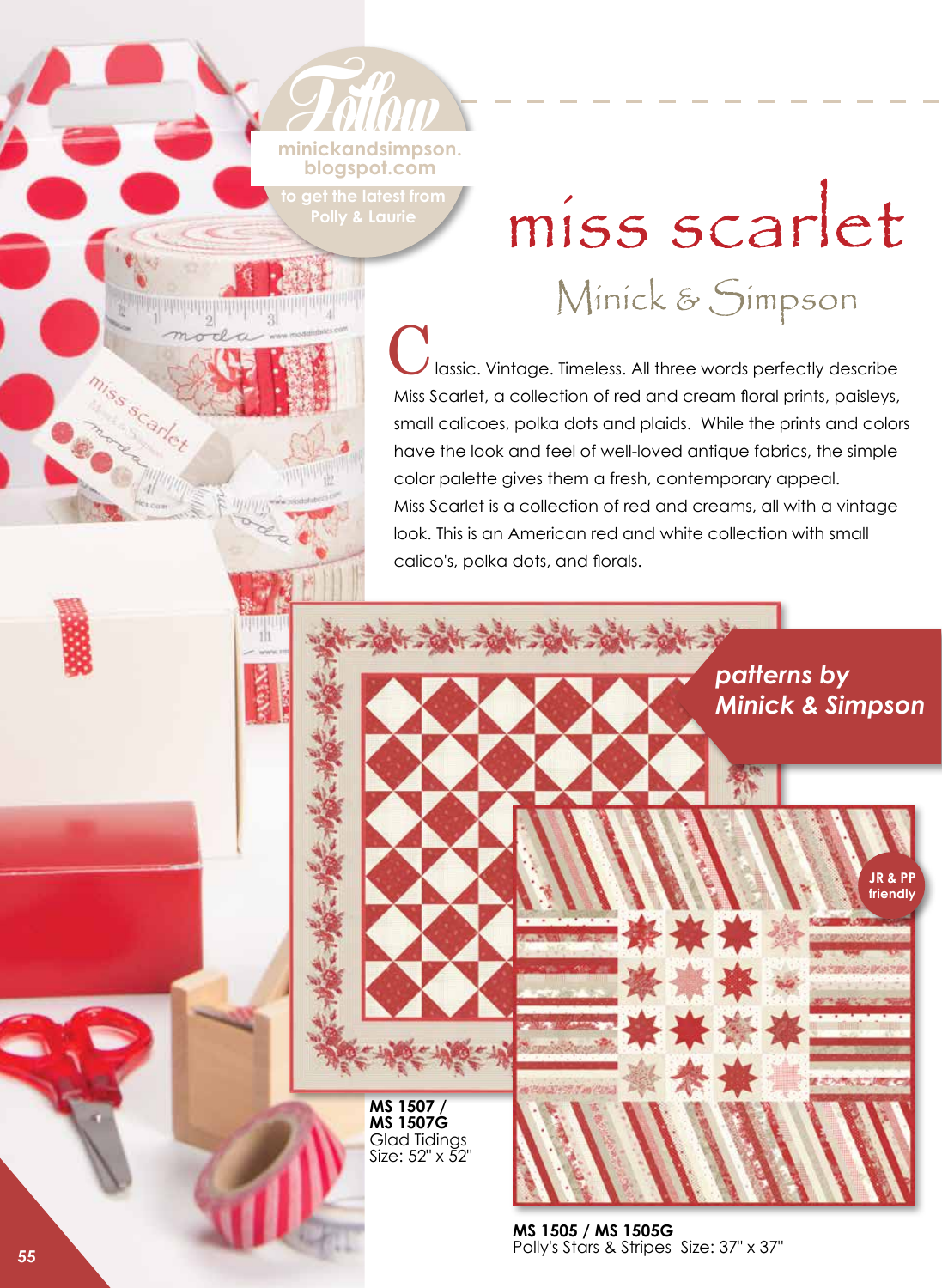



O O O Visions of Red and White quilts dancing in my head! O O O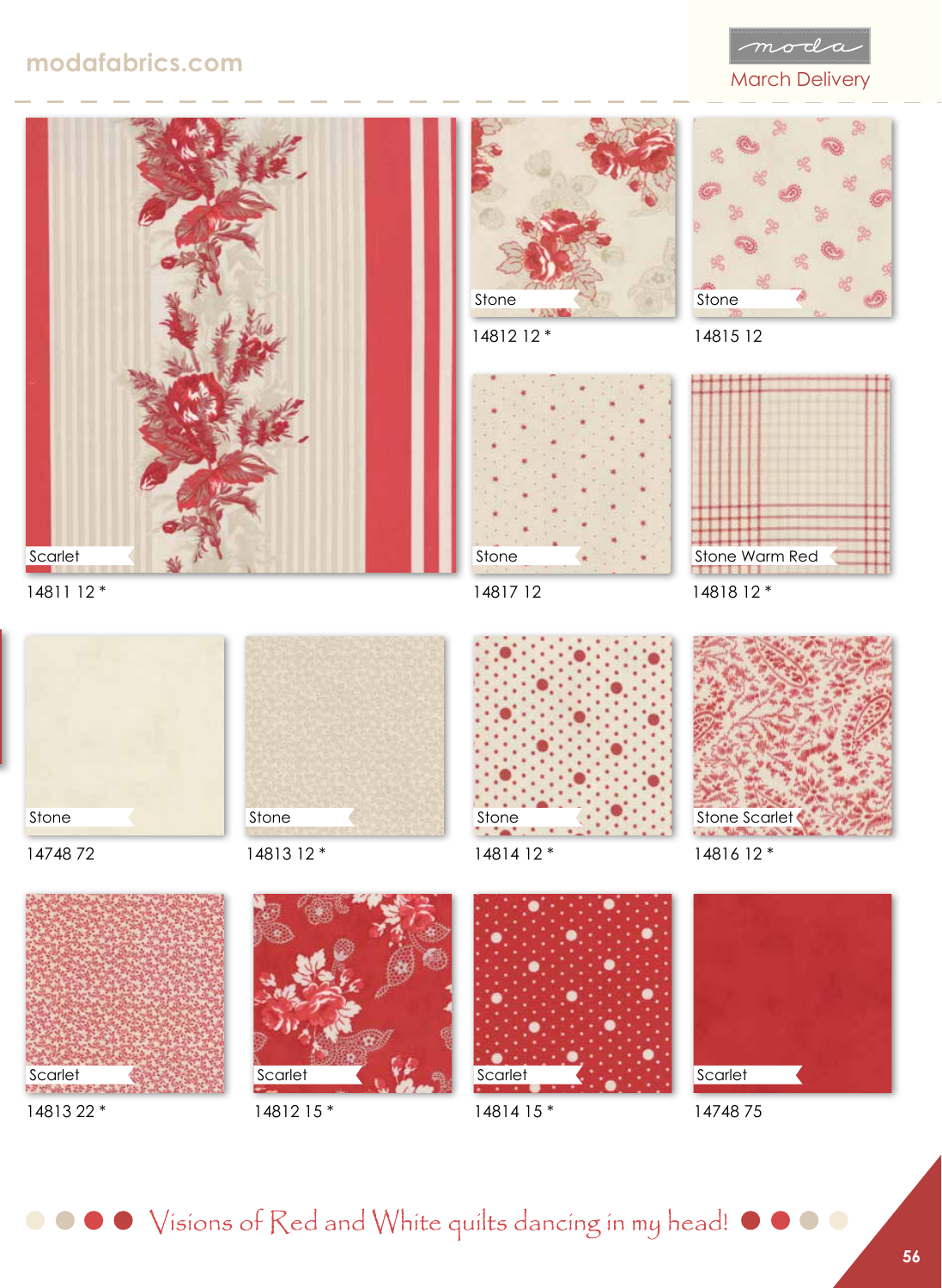



14810 23 \*

**MS 1504 / MS 1504G**  Fitzgerald Size: 72.5" x 86.75"



Patty's Posies Size: 64" x 70"



14816 23



14811 11 \*



14813 13



14815 23



14816 13



PBFHF

14815 13 \*

14810 13 \*

Flax



14811 14

**14810 MOD** Digital Model